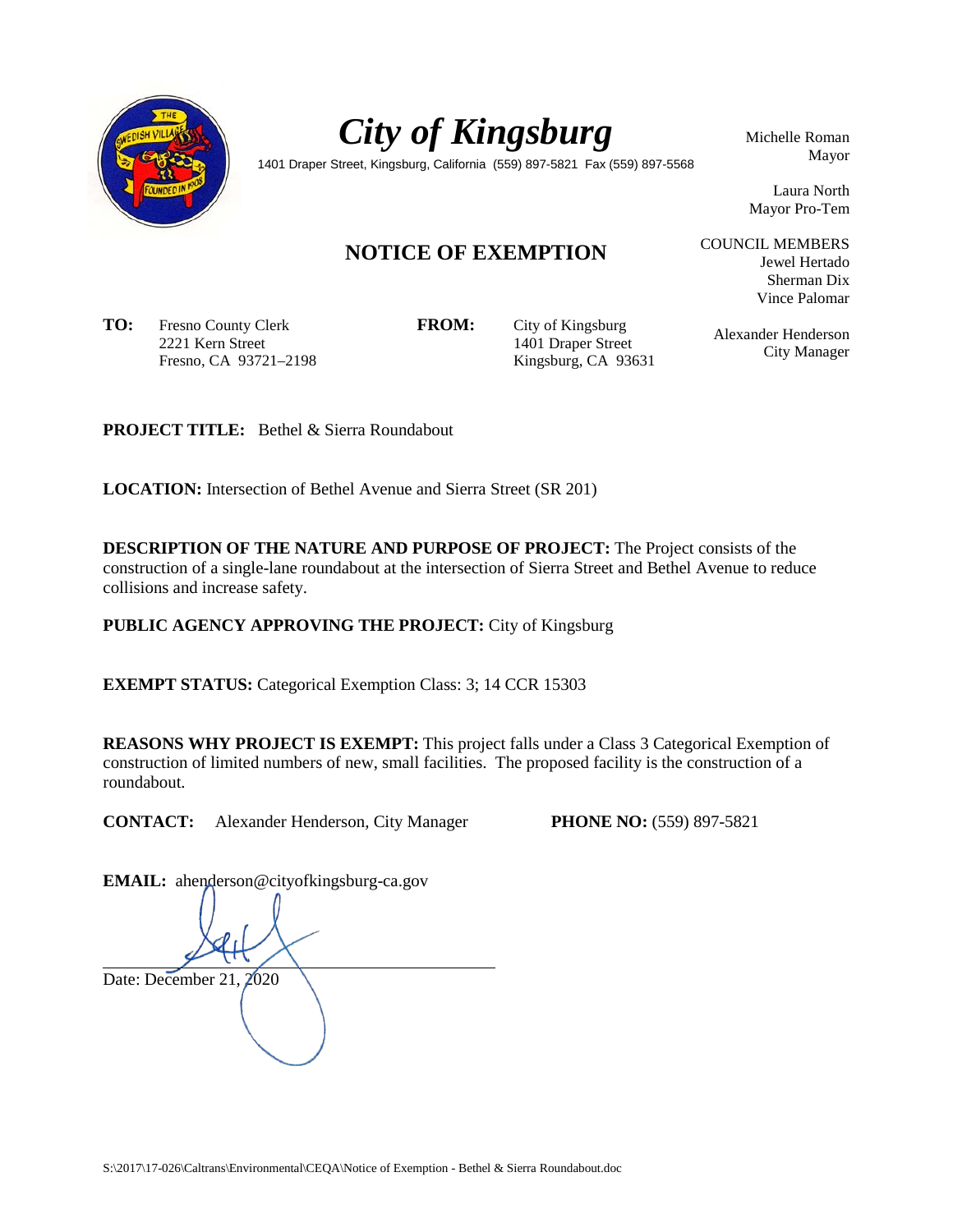# **Environmental Checklist Form**

#### **City of Kingsburg Date: December 21, 2020**

### **PROJECT: Bethel Ave & Sierra St Roundabout**

#### **I. PROJECT INFORMATION**

1. Project title:

Bethel & Sierra Roundabout

2. Lead agency name and address: City of Kingsburg

1401 Draper Street Kingsburg, California 93631

3. Contact person and phone number:

David Peters, PE, TE - City Engineer (559) 299-1544

4. Project location:

Intersection of Bethel Avenue and Sierra Street (SR 201)

5. Project sponsor's name and address:

City of Kingsburg 1401 Draper Street Kingsburg, California 93631

- 6. General plan designation: Low density residential
- 7. Zoning:

The project is located in zones: R-1-7

8. Description of project: (Describe the whole action involved, including but not limited to physical characteristics, site, later phases of the project, and any secondary, support, or off- site features necessary for its implementation and site selection process. Attach additional sheets if necessary.

The project will construct a single-lane roundabout, including the construction of sidewalk, curb and gutter, and the installation of solar flashing beacons and street lighting. This project will improve safety for the existing and future residents of the planned developments at this intersection.

9. Surrounding land uses and environmental setting: Briefly describe the project's surroundings:

The intersection is located at the western edge of Kingsburg. An existing low density residential development is on the south east corner of the intersection. The future development areas to the north and west are in the City's sphere of influence, but are currently agriculture.

10. Have California Native American tribes traditionally and culturally affiliated with the project area requested consultation pursuant to Public Resources Code section 21080.1.1? if so, is there a plan for consultation that includes, for example, the determination of significance of impacts to tribal cultural resources, procedures regarding confidentiality, etc.?

The project is not located in a tribal land area and will not cause any impact on tribal cultural resources, procedures regarding confidentiality.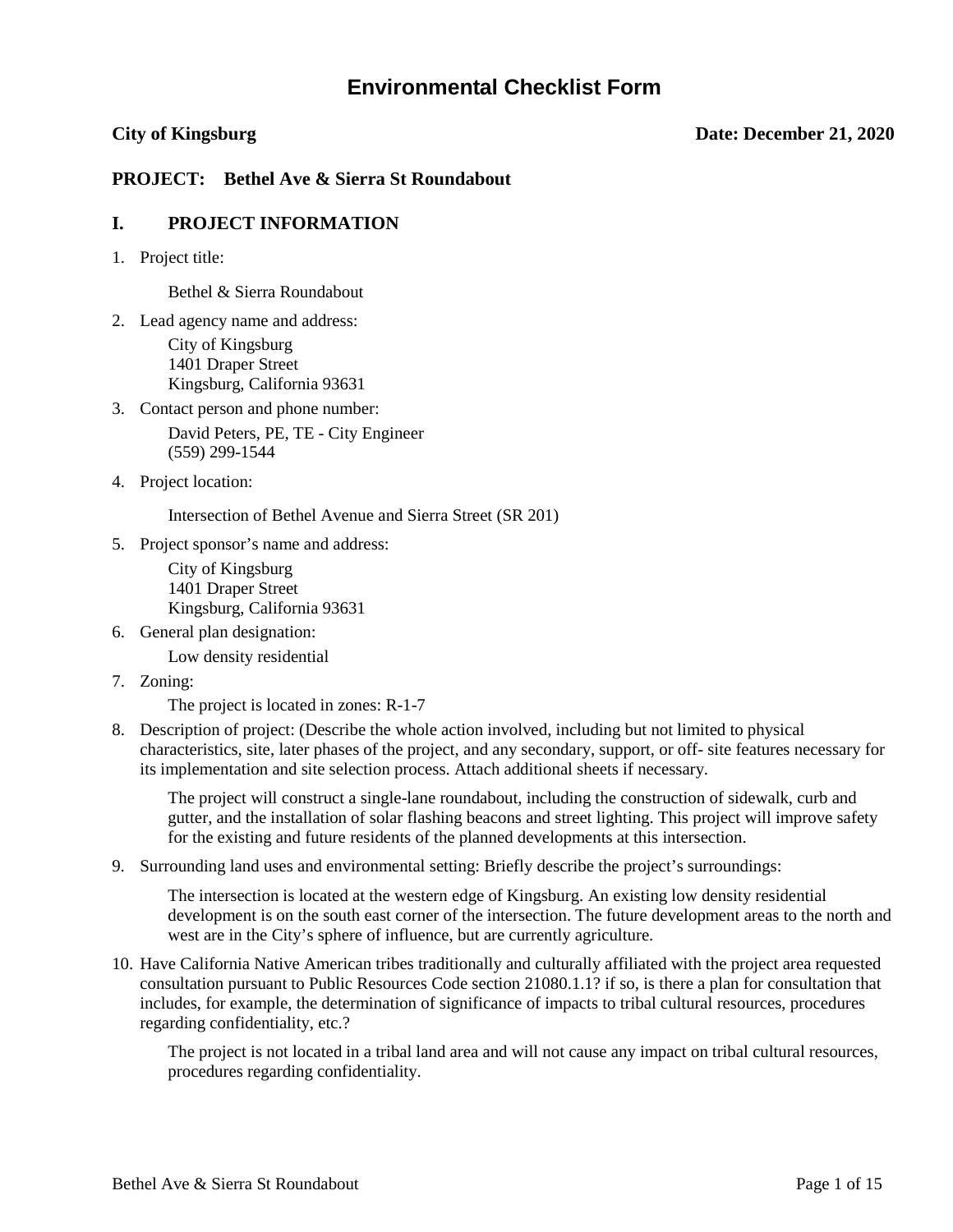11. Discretionary approval authority and other public agencies whose approval is required (e.g., permits, financing approval, or participation agreement.)

City of Kingsburg encroachment permit will be required (construction equipment access and traffic control).

NOTE: Conducting consultation early in the CEQA process allows tribal governments, lead agencies, and project proponents to discuss the level of environmental review, identify and address potential adverse impacts to tribal cultural resources, and reduce the potential for delay and conflict in the environmental review process. (See Public Resources Code section 21080.3.2) Information may also be available from the California Native American Heritage Commission's Sacred Lands File per Public Resources Code section 5097.96 and the California Historical Resources Information System administered by the California Office of Historic Preservation. Please also note that Public Resources Code Section 21082.3(c) contains provisions specific to confidentiality.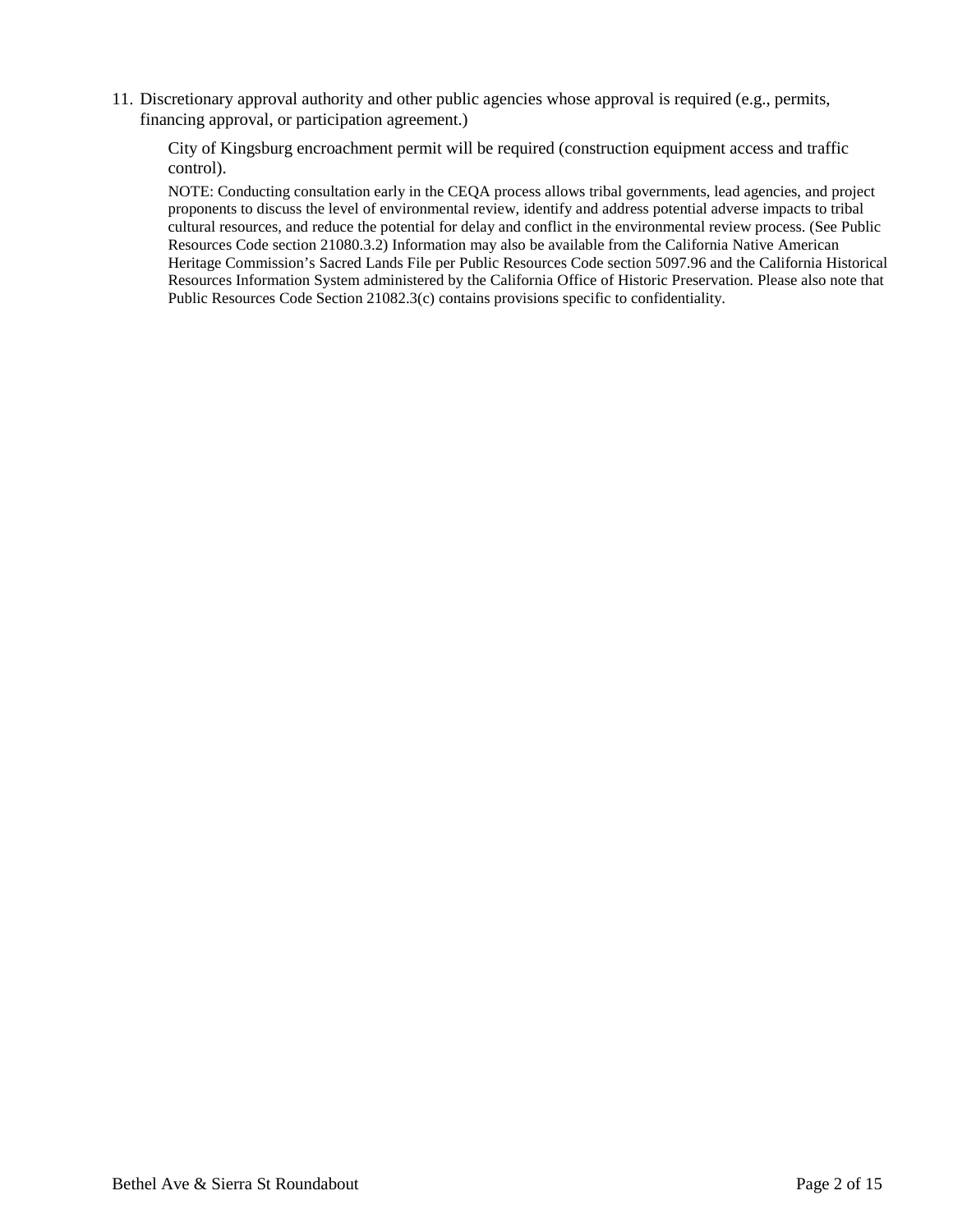# **III. ENVIRONMENTAL FACTORS POTENTIALLY AFFECTED:**

The environmental factors checked below would be potentially affected by this project, involving at least one impact that is a "Potentially Significant Impact" as indicated by the checklist on the following pages.



## **IV. DETERMINATION: (To be completed by the Lead Agency)**

On the basis of the initial evaluation that follows:

I find that the proposed project COULD NOT have a significant effect on the environment, and<br>  $X = e^{NEC A T W E DEC I A D A T I Q N}$ a NEGATIVE DECLARATION will be prepared.

I find that although the proposed project could have a significant effect on the environment, there will not be a significant effect in this case because revisions in the project have been made by or agreed to by the project proponent. A MITIGATED NEGATIVE DECLARATION will be prepared.

I find that the proposed project MAY have a significant effect on the environment, and an ENVIRONMENTAL IMPACT REPORT is required.

I find that the proposed project MAY have a "potentially significant impact" or "potentially significant unless mitigated" impact on the environment, but at least one effect 1) has been adequately analyzed in an earlier document pursuant to applicable legal standards, and 2) has been addressed by mitigation measures based on the earlier analysis as described on attached sheets. An ENVIRONMENTAL IMPACT REPORT is required, but it must analyze only the effects that remain to be addressed.

I find that although the proposed project could have a significant effect on the environment, because all potentially significant effects (a) have been analyzed adequately in an earlier EIR or NEGATIVE DECLARATION pursuant to applicable standards, and (b) have been avoided or mitigated pursuant to that earlier EIR or NEGATIVE DECLARATION, including revisions or mitigation measures that are imposed upon the proposed project, no further environmental document is required. FINDINGS consistent with this determination will be prepared.

 $Signature$  MuMUNIV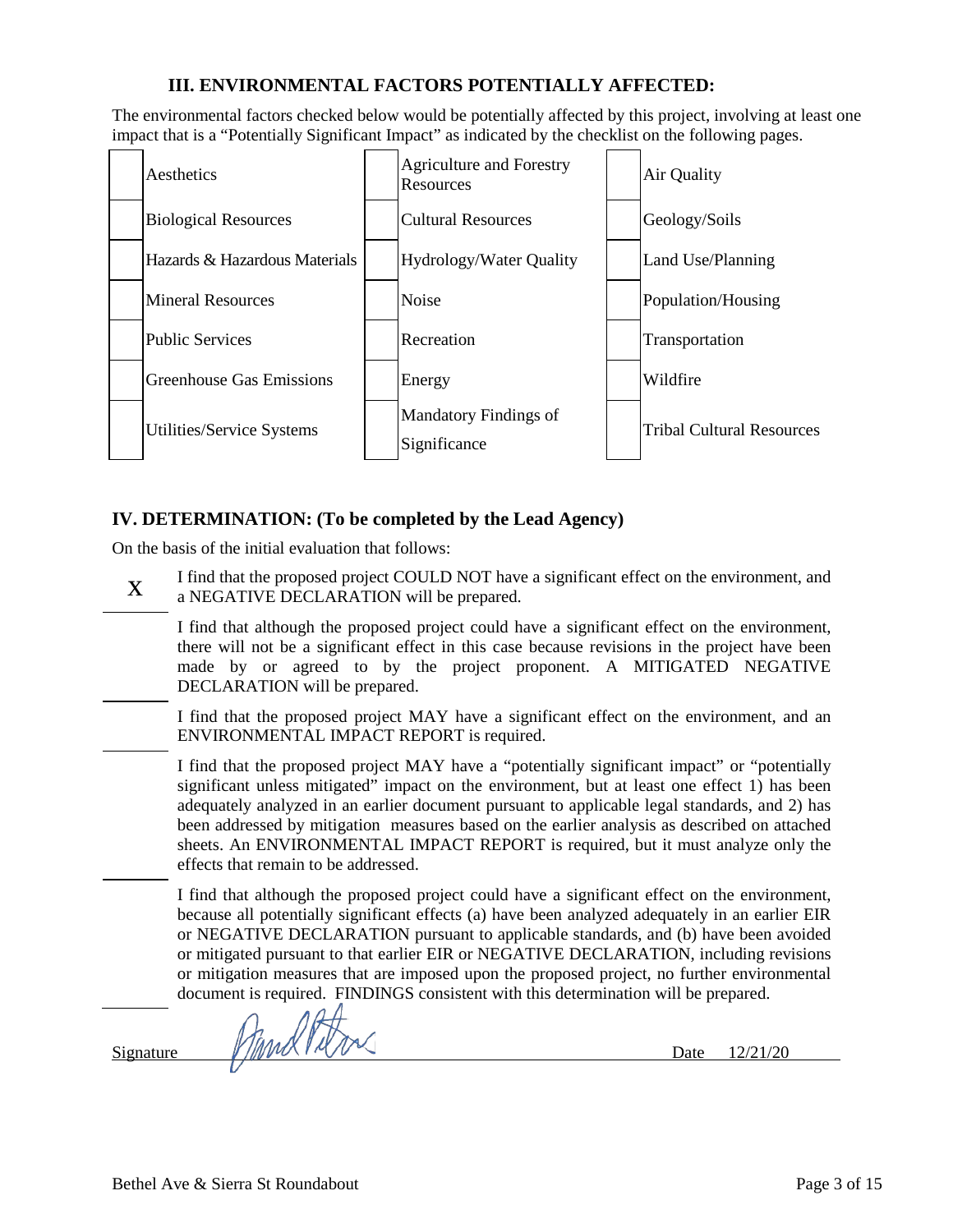## **EVALUATION OF ENVIRONMENTAL IMPACTS:**

1) A brief explanation is required for all answers except "No Impact" answers that are adequately supported by the information sources a lead agency cites in the parentheses following each question. A "No Impact" answer is adequately supported if the referenced information sources show that the impact simply does not apply to projects like the one involved (e.g., the project falls outside a fault rupture zone). A "No Impact" answer should be explained where it is based on project-specific factors as well as general standards (e.g., the project will not expose sensitive receptors to pollutants, based on a project-specific screening analysis).

2) All answers must take account of the whole action involved, including off-site as well as on-site, cumulative as well as project-level, indirect as well as direct, and construction as well as operational impacts.

3) Once the lead agency has determined that a particular physical impact may occur, then the checklist answers must indicate whether the impact is potentially significant, less than significant with mitigation, or less than significant. "Potentially Significant Impact" is appropriate if there is substantial evidence that an effect may be significant. If there are one or more "Potentially Significant Impact" entries when the determination is made, an EIR is required.

4) "Negative Declaration: Less Than Significant With Mitigation Incorporated" applies where the incorporation of mitigation measures has reduced an effect from "Potentially Significant Impact" to a "Less Than Significant Impact." The lead agency must describe the mitigation measures, and briefly explain how they reduce the effect to a less than significant level (mitigation measures from "Earlier Analyses," as described in (5) below, may be cross-referenced).

- 5) Earlier analyses may be used where, pursuant to the tiering, program EIR, or other CEQA process, an effect has been adequately analyzed in an earlier EIR or negative declaration. Section 15063(c)(3)(D). In this case, a brief discussion should identify the following:
	- a. Earlier Analysis Used. Identify and state where they are available for review.
	- b. Impacts Adequately Addressed. Identify which effects from the above checklist were within the scope of and adequately analyzed in an earlier document pursuant to applicable legal standards, and state whether such effects were addressed by mitigation measures based on the earlier analysis.
	- c. Mitigation Measures. For effects that are "Less than Significant with Mitigation Measures Incorporated," describe the mitigation measures which were incorporated or refined from the earlier document and the extent to which they address site-specific conditions for the project.
- 6) Lead agencies are encouraged to incorporate into the checklist references to information sources for potential impacts (e.g., general plans, zoning ordinances). Reference to a previously prepared or outside document should, where appropriate, include a reference to the page or pages where the statement is substantiated.
- 7) Supporting Information Sources: A source list should be attached, and other sources used or individuals contacted should be cited in the discussion.
- 8) This is only a suggested form, and lead agencies are free to use different formats; however, lead agencies should normally address the questions from this checklist that are relevant to a project's environmental effects in whatever format is selected.
- 9) The explanation of each issue should identify:
	- a. the significance criteria or threshold, if any, used to evaluate each question; and
	- b. the mitigation measure identified, if any, to reduce the impact to less than significance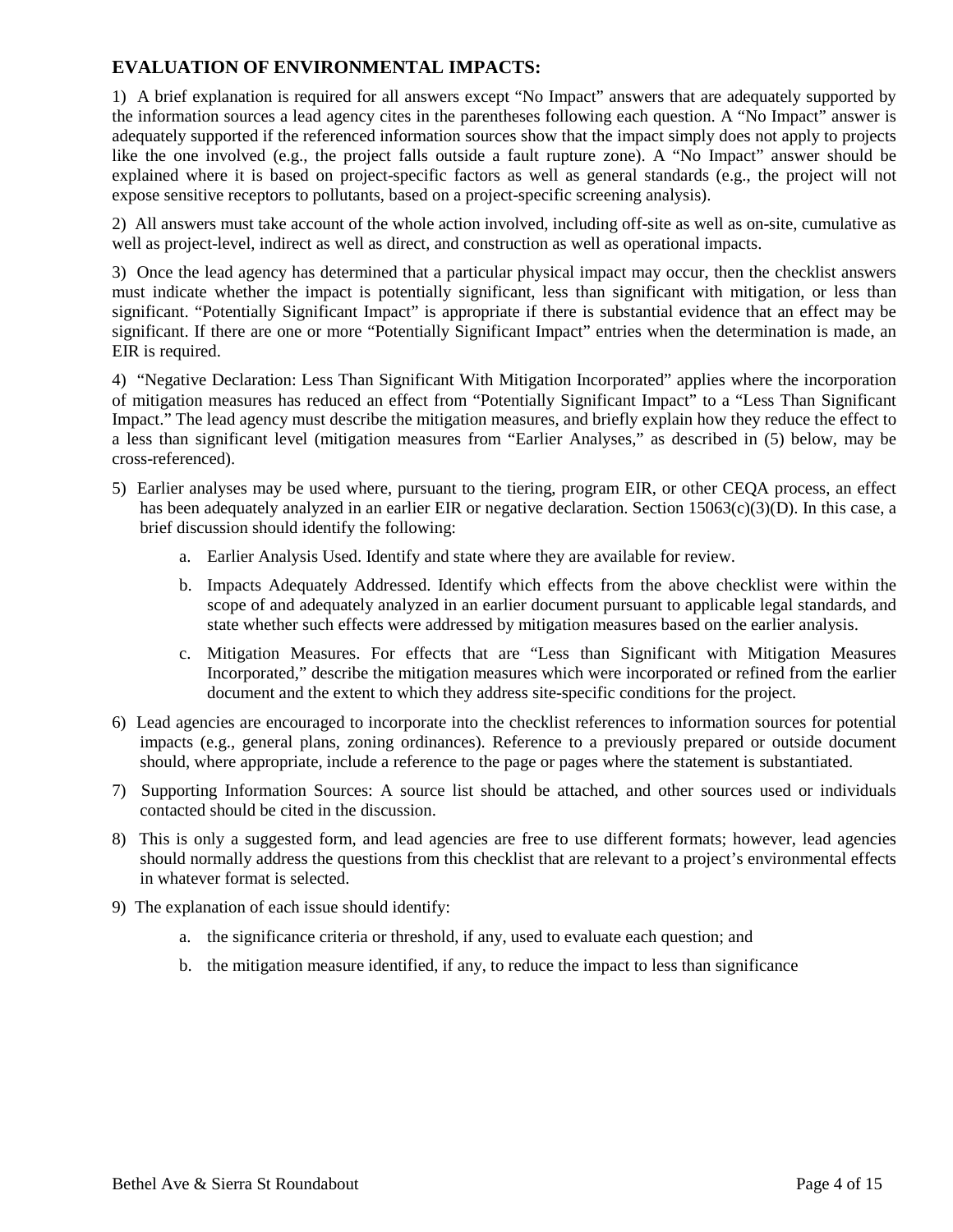#### ENVIRONMENTAL SIGNIFICANCE CHECKLIST

This checklist identifies physical, biological, social and economic factors that might be affected by the proposed project. In many cases, background studies performed in connection with the projects indicate no impacts. A NO IMPACT answer in the last column reflects this determination. Where there is a need for clarifying discussion, the discussion is included in Section VI following the checklist. The words "significant" and "significance" used throughout the following checklist are related to CEQA, not NEPA, impacts.

|                                                                                                                                                                                                                                                                                                                                                                                                                                                                                                                                  | Potentially<br>Significant<br>Impact | Less Than<br>Significant<br>With<br>Mitigation<br>Incorporation | Less Than<br>Significant<br>Impact | No<br>Impact |
|----------------------------------------------------------------------------------------------------------------------------------------------------------------------------------------------------------------------------------------------------------------------------------------------------------------------------------------------------------------------------------------------------------------------------------------------------------------------------------------------------------------------------------|--------------------------------------|-----------------------------------------------------------------|------------------------------------|--------------|
| I. AESTHETICS – Except as provided in Public Resources Code<br>Section 21099, would the project:<br>Have a substantial adverse effect on a scenic vista?<br>a)<br>Clarification : Project area is not located within a scenic vista.                                                                                                                                                                                                                                                                                             |                                      |                                                                 |                                    | X            |
| Substantially damage scenic resources, including, but not<br>b)<br>limited to, trees, rock outcroppings, and historic buildings within<br>a state scenic highway?<br><b>Clarification :</b> Project area is not located within a scenic vista<br>or other elements of aesthetic importance.                                                                                                                                                                                                                                      |                                      |                                                                 |                                    | X            |
| c) In non-urbanized areas, substantially degrade the existing<br>visual character or quality of public views of the site and its<br>surroundings? (Public views are those that are experienced from<br>publicly accessible vantage point). If the project is in an urbanized<br>area, would the project conflict with applicable zoning and other<br>regulations governing scenic quality?<br>Clarification : Project aesthetic are consist with similar<br>improvements around the City and do not degrade the<br>surroundings. |                                      |                                                                 |                                    | X            |
| d) Create a new source of substantial light or glare which would<br>adversely affect day or nighttime views in the area?<br>$Clarification:$ The proposed improvements do not create a<br>source of substantial light or glare.                                                                                                                                                                                                                                                                                                  |                                      |                                                                 |                                    | Х            |
| II. AGRICULTURE AND FORESTRY RESOURCES -- In<br>determining whether impacts to agricultural resources are<br>significant environmental effects, lead agencies may refer to the<br>California Agricultural Land Evaluation and Site Assessment<br>Model (1997) prepared by the California Dept. of Conservation as<br>an optional model to use in assessing impacts on agriculture and<br>farmland. Would the project:                                                                                                            |                                      |                                                                 |                                    |              |
| a) Convert Prime Farmland, Unique Farmland, or Farmland of<br>Statewide Importance (Farmland), as shown on the maps prepared<br>pursuant to the Farmland Mapping and Monitoring Program of the<br>California Resources Agency, to non-agricultural use?<br>Clarification: The project will convert a minimal amount of<br>prime farmland on the north east $(5,262\text{sqrt}t)$ , south<br>$west(2,821sqft)$ , and north west(6,561sqft) corners.                                                                               |                                      |                                                                 | $\mathbf X$                        |              |
| b) Conflict with existing zoning for agricultural use, or a<br>Williamson Act contract?                                                                                                                                                                                                                                                                                                                                                                                                                                          |                                      |                                                                 |                                    | X            |

*Clarification : The project will not affect any Williamson Act contracts.*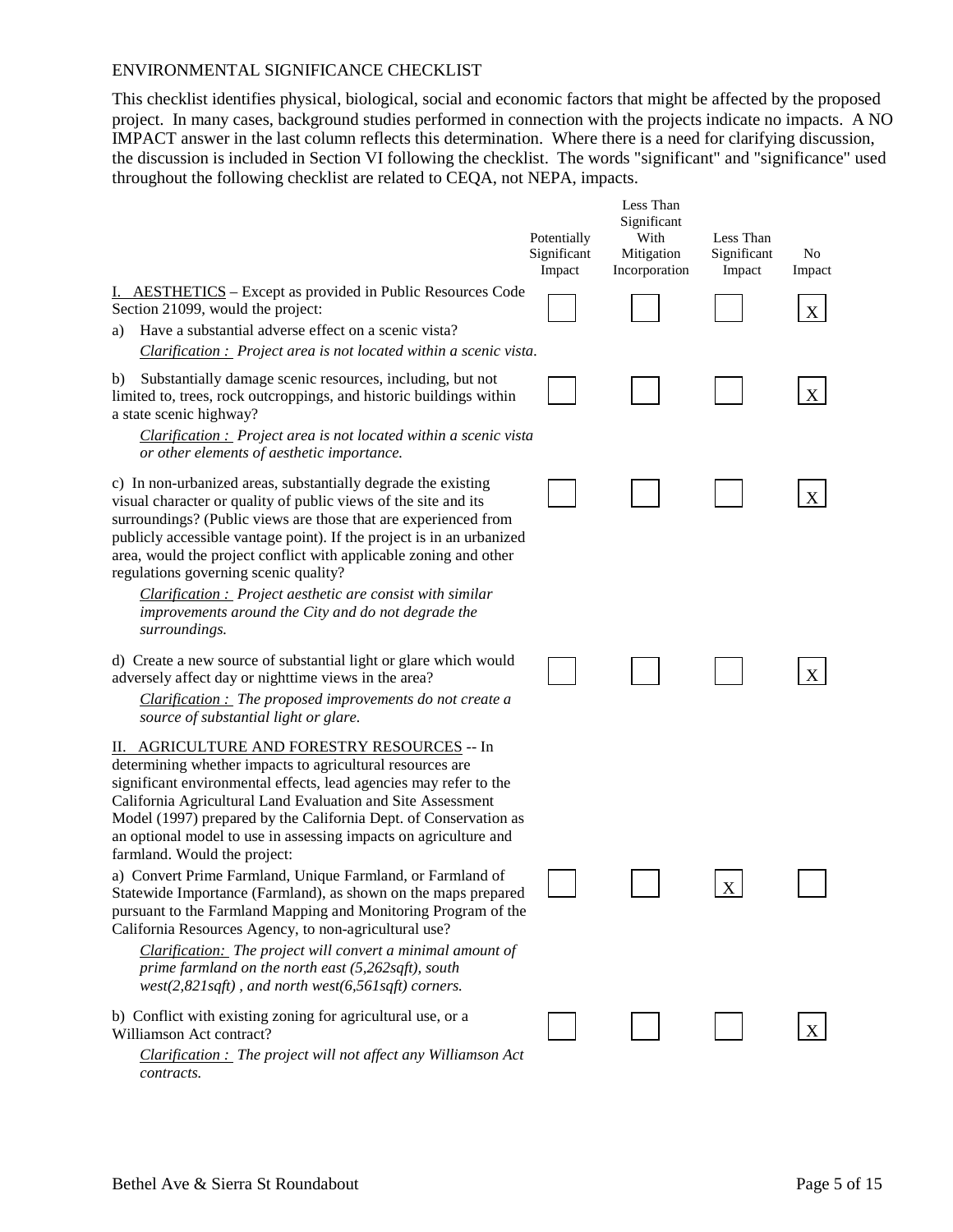|                                                                                                                                                                                                                                                                                                                                                                                                                                                                          | Potentially<br>Significant<br>Impact | Less Than<br>Significant<br>With<br>Mitigation<br>Incorporation | Less Than<br>Significant<br>Impact | No<br>Impact |
|--------------------------------------------------------------------------------------------------------------------------------------------------------------------------------------------------------------------------------------------------------------------------------------------------------------------------------------------------------------------------------------------------------------------------------------------------------------------------|--------------------------------------|-----------------------------------------------------------------|------------------------------------|--------------|
| c) Involve other changes in the existing environment which, due<br>to their location or nature, could result in conversion of Farmland,<br>to non-agricultural use?<br><i>Clarification</i> : The project will convert a minimal amount of<br>prime farmland on the north east (5,262sqft), south<br>$west(2,821sqft)$ , and north west(6,561sqft) corners.                                                                                                              |                                      |                                                                 | $\boldsymbol{\mathrm{X}}$          |              |
| III. AIR QUALITY -- Where available, the significance criteria<br>established by the applicable air quality management or air<br>pollution control district may be relied upon to make the<br>following determinations. Would the project:<br>a) Conflict with or obstruct implementation of the applicable air<br>quality plan?<br><b>Clarification</b> : The project does not conflict with an air                                                                     |                                      |                                                                 |                                    | X            |
| quality plan.<br>b) Result in a cumulatively considerable net increase of any<br>criteria pollutant for which the project region is non-attainment<br>under an applicable federal or state ambient air quality standard.                                                                                                                                                                                                                                                 |                                      |                                                                 |                                    | X            |
| Clarification : The project is not capacity increasing.<br>Therefore it does not affect air quality.<br>c) Expose sensitive receptors to substantial pollutant<br>concentrations?<br>Clarification : The project is not capacity increasing.                                                                                                                                                                                                                             |                                      |                                                                 |                                    | X            |
| Therefore it does not affect air quality.<br>d) Result in other emissions (such as those leading to odors)<br>adversely affecting a substantial number of people?<br>Clarification : The project will not produce an objectionable                                                                                                                                                                                                                                       |                                      |                                                                 |                                    | X            |
| odor.<br><b>BIOLOGICAL RESOURCES</b> -- Would the project:<br>IV.<br>a) Have a substantial adverse effect, either directly or through<br>habitat modifications, on any species identified as a candidate,<br>sensitive, or special status species in local or regional plans,<br>policies, or regulations, or by the California Department of Fish<br>and Game or U.S. Fish and Wildlife Service?<br>$Clarification:$ The project will not impact any sensitive wildlife |                                      |                                                                 |                                    | X            |
| or vegetation.<br>b) Have a substantial adverse effect on any riparian habitat or<br>other sensitive natural community identified in local or regional<br>plans, policies, regulations or by the California Department of<br>Fish and Game or US Fish and Wildlife Service?<br>$Clarification:$ The project area will not impact any sensitive<br>wildlife or vegetation.                                                                                                |                                      |                                                                 |                                    |              |
| c) Have a substantial adverse effect on state or federally protected<br>wetlands (including, but not limited to, marsh, vernal pool,<br>coastal, etc.) through direct removal, filling, hydrological<br>interruption, or other means?                                                                                                                                                                                                                                    |                                      |                                                                 |                                    |              |

*Clarification : The project area is not located in a state or federally protected wetlands area.*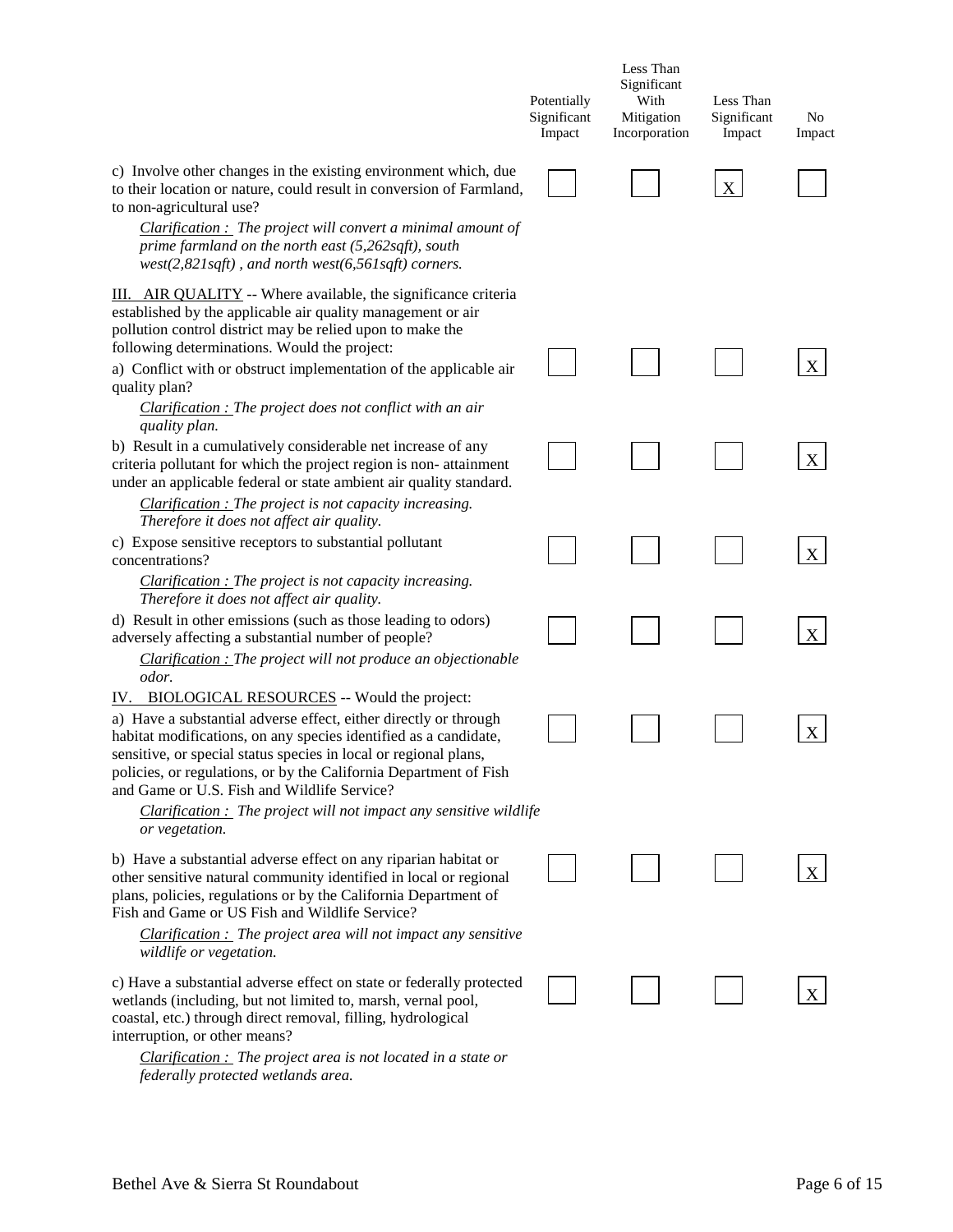|                                                                                                                                                                                                                                                                                             | Potentially<br>Significant<br>Impact | Less Than<br>Significant<br>With<br>Mitigation<br>Incorporation | Less Than<br>Significant<br>Impact | No<br>Impact |
|---------------------------------------------------------------------------------------------------------------------------------------------------------------------------------------------------------------------------------------------------------------------------------------------|--------------------------------------|-----------------------------------------------------------------|------------------------------------|--------------|
| d) Interfere substantially with the movement of any native<br>resident or migratory fish or wildlife species or with established<br>native resident or migratory wildlife corridors, or impede the use<br>of native wildlife nursery sites?                                                 |                                      |                                                                 |                                    |              |
| <i>Clarification</i> : The project area is not located near any bodies of<br>water.                                                                                                                                                                                                         |                                      |                                                                 |                                    |              |
| e) Conflict with any local policies or ordinances protecting<br>biological resources, such as a tree preservation policy or<br>ordinance?                                                                                                                                                   |                                      |                                                                 |                                    | X            |
| $Clarification:$ The project will not affect biological resources.                                                                                                                                                                                                                          |                                      |                                                                 |                                    |              |
| f) Conflict with the provisions of an adopted Habitat<br>Conservation Plan, Natural Community Conservation Plan, or<br>other approved local, regional, or state habitat conservation plan?<br>$Clarification:$ The project will not conflict with any of the above<br>mentioned provisions. |                                      |                                                                 |                                    |              |
| V. CULTURAL RESOURCES -- Would the project:                                                                                                                                                                                                                                                 |                                      |                                                                 |                                    |              |
| a) Cause a substantial adverse change in the significance of a<br>historical resource pursuant to in §15064.5?                                                                                                                                                                              |                                      |                                                                 |                                    |              |
| $Clarification:$ The project will not impact any historical or<br>archeological resource.                                                                                                                                                                                                   |                                      |                                                                 |                                    |              |
| b) Cause a substantial adverse change in the significance of an<br>archaeological resource pursuant to §15064.5?                                                                                                                                                                            |                                      |                                                                 |                                    | X            |
| $Clarification:$ The project will not impact any historical or<br>archeological resource.                                                                                                                                                                                                   |                                      |                                                                 |                                    |              |
| c) Disturb any human remains, including those interred outside of<br>formal cemeteries?                                                                                                                                                                                                     |                                      |                                                                 |                                    | X            |
| $Clarification:$ The project will not disturb any remains or burial<br>grounds.                                                                                                                                                                                                             |                                      |                                                                 |                                    |              |
| VI. ENERGY -- Would the project:                                                                                                                                                                                                                                                            |                                      |                                                                 |                                    |              |
| a) Result in potentially significant environmental impact due to<br>wasteful, inefficient, or unnecessary consumption of energy<br>resources, during project construction or operation?                                                                                                     |                                      |                                                                 |                                    |              |
| $Clarification:$ The project does not involve the use of wasteful<br>inefficient or unnecessary consumption of energy resources<br>during project construction or operation.                                                                                                                |                                      |                                                                 |                                    |              |
| b) Conflict with or obstruct a state or local plan for renewable<br>energy or energy efficiency?                                                                                                                                                                                            |                                      |                                                                 |                                    |              |
| $Clarification:$ The project does not involve the use of renewable                                                                                                                                                                                                                          |                                      |                                                                 |                                    |              |

*energy or energy efficiency.*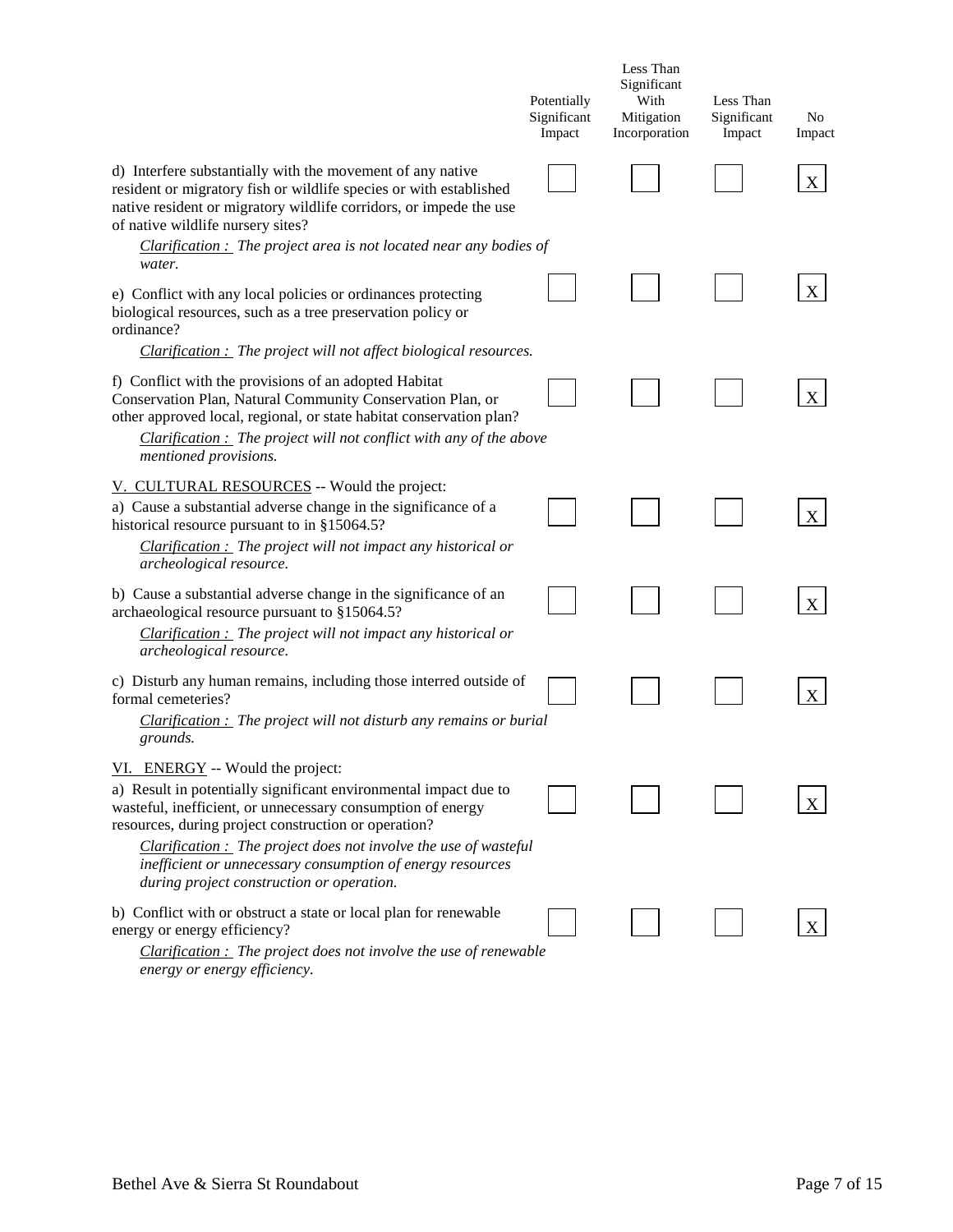|                                                                                                                                                                                                                                                                                                                                                                                                                                                                                                                                                                                                                                   | Potentially<br>Significant<br>Impact | Less Than<br>Significant<br>With<br>Mitigation<br>Incorporation | Less Than<br>Significant<br>Impact | N <sub>0</sub><br>Impact |
|-----------------------------------------------------------------------------------------------------------------------------------------------------------------------------------------------------------------------------------------------------------------------------------------------------------------------------------------------------------------------------------------------------------------------------------------------------------------------------------------------------------------------------------------------------------------------------------------------------------------------------------|--------------------------------------|-----------------------------------------------------------------|------------------------------------|--------------------------|
| VII. GEOLOGY AND SOILS -- Would the project:<br>a) Directly or indirectly cause potential substantial adverse<br>effects, including the risk of loss, injury, or death involving:<br>i) Rupture of a known earthquake fault, as delineated on the<br>most recent Alquist-Priolo Earthquake Fault Zoning Map issued<br>by the State Geologist for the area or based on other substantial<br>evidence of a known fault? Refer to Division of Mines and<br>Geology Special Publication 42.<br>$Clarification:$ The project area is not located near a seismic<br>fault, nor would it impact a seismic fault due to its installation. |                                      |                                                                 |                                    | X                        |
| ii) Strong seismic ground shaking?<br>$Clarification:$ The project area is not located near a seismic<br>fault, nor would it impact a seismic fault due to its installation.                                                                                                                                                                                                                                                                                                                                                                                                                                                      |                                      |                                                                 |                                    | X                        |
| iii) Seismic-related ground failure, including liquefaction?<br>$Clarification:$ The project area is not located near a seismic<br>fault, nor would it impact a seismic fault due to its installation.                                                                                                                                                                                                                                                                                                                                                                                                                            |                                      |                                                                 |                                    | X                        |
| iv) Landslides?<br>$Clarification:$ The project area is located on flat terrain and<br>would not pose a threat to landslides.                                                                                                                                                                                                                                                                                                                                                                                                                                                                                                     |                                      |                                                                 |                                    | $\boldsymbol{X}$         |
| b) Result in substantial soil erosion or the loss of topsoil?<br>$Clarification:$ The project area is located on flat terrain and<br>would not create substantial soil erosion.                                                                                                                                                                                                                                                                                                                                                                                                                                                   |                                      |                                                                 |                                    | X                        |
| c) Be located on a geologic unit or soil that is unstable, or that<br>would become unstable as a result of the project, and potentially<br>result in on- or off-site landslide, lateral spreading, subsidence,<br>liquefaction or collapse?<br>$Clarification:$ The project area is not located near a seismic                                                                                                                                                                                                                                                                                                                    |                                      |                                                                 |                                    | X                        |
| fault and does not pose a threat to landslides or collapse.<br>d) Be located on expansive soil, as defined in Table 18-1-B of<br>the Uniform Building Code (1994), creating substantial direct or<br>indirect risks to life or property?<br>$Clarification:$ The project area is located on sanding soil,<br>consistent with the geological conditions found typically                                                                                                                                                                                                                                                            |                                      |                                                                 |                                    |                          |
| throughout the City.<br>e) Have soils incapable of adequately supporting the use of septic<br>tanks or alternative waste water disposal systems where sewers<br>are not available for the disposal of waste water?                                                                                                                                                                                                                                                                                                                                                                                                                |                                      |                                                                 |                                    |                          |
| $Clarification:$ The project does not involve septic tanks.<br>f) Directly or indirectly destroy a unique paleontological resource<br>or site or unique geologic feature?<br>$Clarification:$ The project is not located near a unique<br>paleontological resource or site or unique geologic feature.                                                                                                                                                                                                                                                                                                                            |                                      |                                                                 |                                    | X                        |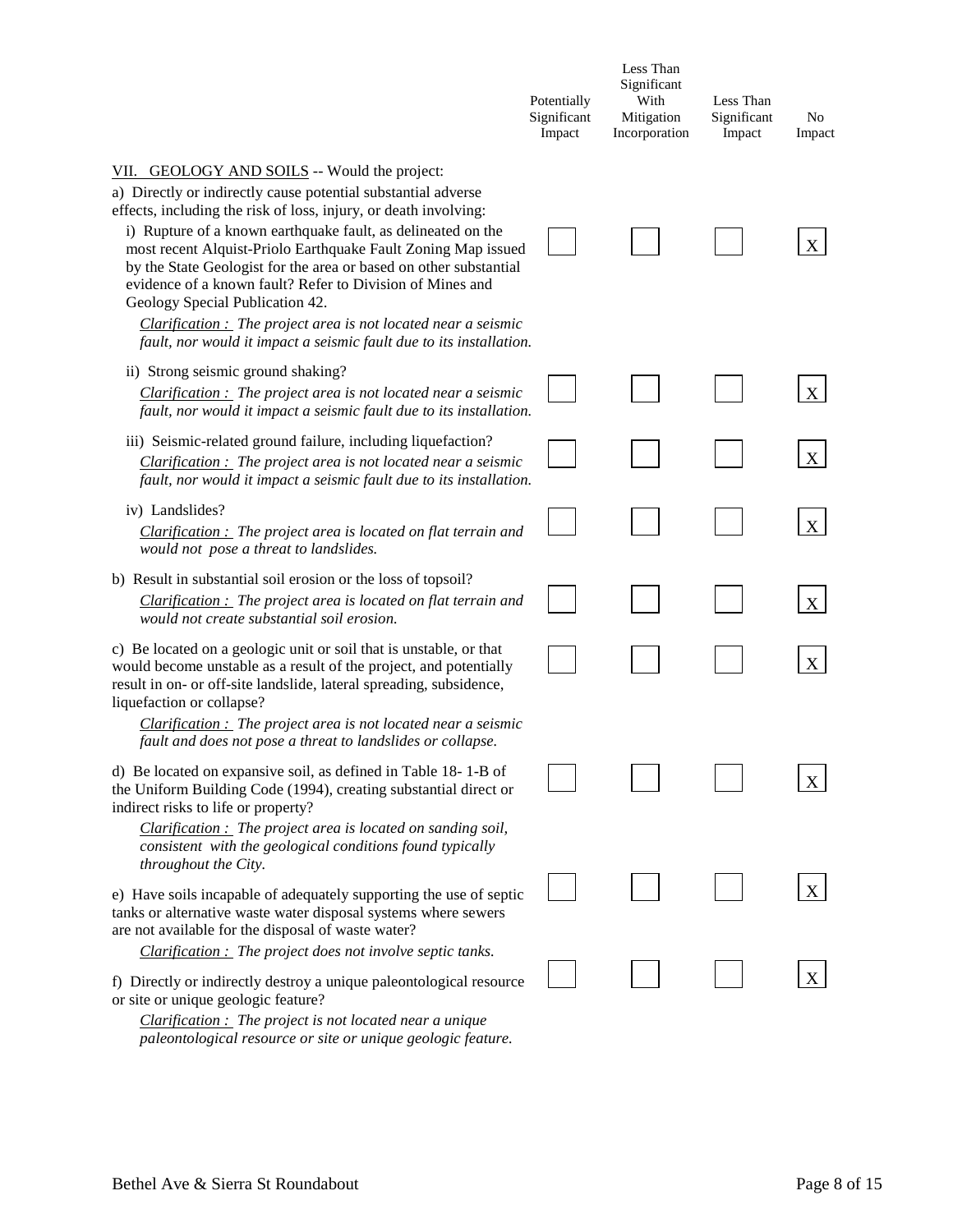|                                                                                                                                                                                                                                                                                                                                                                                            | Potentially<br>Significant<br>Impact | Less Than<br>Significant<br>With<br>Mitigation<br>Incorporation | Less Than<br>Significant<br>Impact | N <sub>0</sub><br>Impact |
|--------------------------------------------------------------------------------------------------------------------------------------------------------------------------------------------------------------------------------------------------------------------------------------------------------------------------------------------------------------------------------------------|--------------------------------------|-----------------------------------------------------------------|------------------------------------|--------------------------|
| VIII. GREENHOUSE GAS EMISSIONS -- Would the project:<br>a) Generate greenhouse gas emissions, either directly or                                                                                                                                                                                                                                                                           |                                      |                                                                 |                                    | Χ                        |
| indirectly, that may have a significant impact on the environment?<br>Clarification : The project does not generate greenhouse gas<br>emissions.<br>b) Conflict with an applicable plan, policy or regulation adopted<br>for the purpose of reducing the emission of greenhouse gases?<br>Clarification : The project does not conflict with any<br>applicable plan, policy or regulation. |                                      |                                                                 |                                    | X                        |
| <u>IX. HAZARDS AND HAZARDOUS MATERIALS -</u>                                                                                                                                                                                                                                                                                                                                               |                                      |                                                                 |                                    |                          |
| Would the project:<br>a) Create a significant hazard to the public or the environment<br>through the routine transport, use, or disposal of hazardous<br>materials?                                                                                                                                                                                                                        |                                      |                                                                 |                                    | X                        |
| $Clarification:$ The project does not involve the use or disposal<br>of hazardous materials.                                                                                                                                                                                                                                                                                               |                                      |                                                                 |                                    |                          |
| b) Create a significant hazard to the public or the environment<br>through reasonably foreseeable upset and accident conditions<br>involving the release of hazardous materials into the<br>environment?                                                                                                                                                                                   |                                      |                                                                 |                                    | X                        |
| <i>Clarification</i> : The project does not involve the use or disposal<br>of hazardous materials.                                                                                                                                                                                                                                                                                         |                                      |                                                                 |                                    |                          |
| c) Emit hazardous emissions or handle hazardous or acutely<br>hazardous materials, substances, or waste within one-quarter mile<br>of an existing or proposed school?                                                                                                                                                                                                                      |                                      |                                                                 |                                    | X                        |
| $Clarification:$ The project does not involve the use or disposal<br>of hazardous materials.                                                                                                                                                                                                                                                                                               |                                      |                                                                 |                                    |                          |
| d) Be located on a site which is included on a list of hazardous<br>materials sites compiled pursuant to Government Code Section<br>65962.5 and, as a result, would it create a significant hazard to the<br>public or the environment?<br>Clarification : The project area is not located on a hazardous                                                                                  |                                      |                                                                 |                                    | $\bf{X}$                 |
| materials site.                                                                                                                                                                                                                                                                                                                                                                            |                                      |                                                                 |                                    |                          |
| e) For a project located within an airport land use plan or, where<br>such a plan has not been adopted, within two miles of a public<br>airport or public use airport, would the project result in a safety<br>hazard or excessive noise for people residing or working in the<br>project area?                                                                                            |                                      |                                                                 |                                    |                          |
| $Clarification:$ The project does not involve the use of equipment<br>impacting air space nor is an airport located within the City.                                                                                                                                                                                                                                                       |                                      |                                                                 |                                    |                          |
| f) Impair implementation of or physically interfere with an<br>adopted emergency response plan or emergency evacuation plan?<br>$Clarification:$ The project does not obstruct an emergency                                                                                                                                                                                                |                                      |                                                                 |                                    | X                        |
| response or evacuation plan.                                                                                                                                                                                                                                                                                                                                                               |                                      |                                                                 |                                    |                          |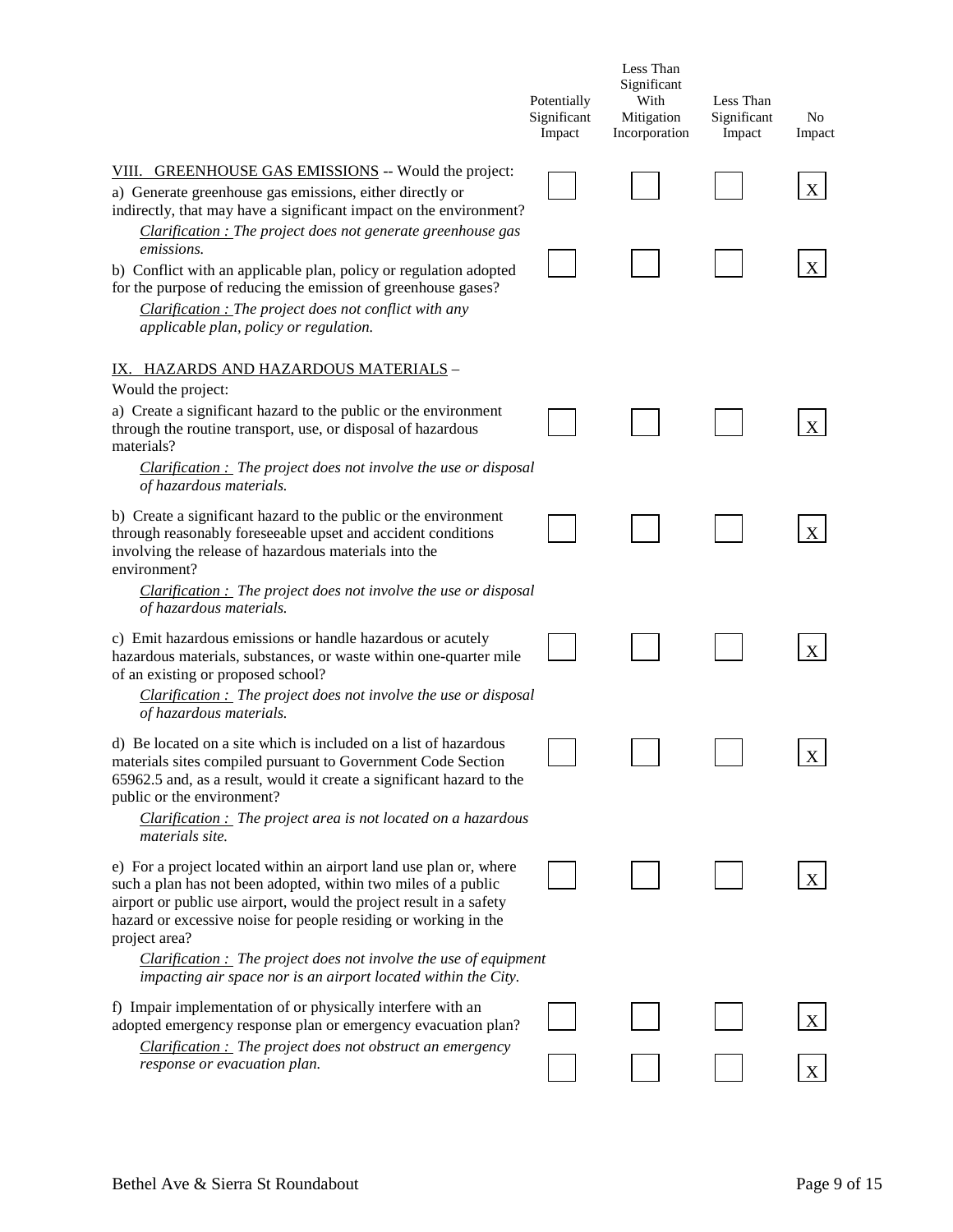|                                                                                                                                                                                                                                                                                                                                                                    | Potentially<br>Significant<br>Impact | Less Than<br>Significant<br>With<br>Mitigation<br>Incorporation | Less Than<br>Significant<br>Impact | No<br>Impact |
|--------------------------------------------------------------------------------------------------------------------------------------------------------------------------------------------------------------------------------------------------------------------------------------------------------------------------------------------------------------------|--------------------------------------|-----------------------------------------------------------------|------------------------------------|--------------|
| g) Expose people or structures, either directly or indirectly, to a<br>significant risk of loss, injury or death involving wildland fires.<br>$Clarification:$ The project area is not located within areas that<br>would be exposed to wildfire.                                                                                                                  |                                      |                                                                 |                                    |              |
| X. HYDROLOGY AND WATER QUALITY -- Would the                                                                                                                                                                                                                                                                                                                        |                                      |                                                                 |                                    |              |
| project:<br>a) Violate any water quality standards or waste discharge<br>requirements or otherwise substantially degrade surface or ground<br>water quality?                                                                                                                                                                                                       |                                      |                                                                 |                                    |              |
| $Clarification:$ The project will not violate any water quality<br>standards or waste discharge requirements or degrade surface                                                                                                                                                                                                                                    |                                      |                                                                 |                                    |              |
| or ground water quality.<br>b) Substantially decrease groundwater supplies or interfere<br>substantially with groundwater recharge such that the project may<br>impede sustainable groundwater management of the basin?                                                                                                                                            |                                      |                                                                 |                                    | X            |
| $Clarification:$ The project will not deplete groundwater supplies<br>or interfere with groundwater recharge.                                                                                                                                                                                                                                                      |                                      |                                                                 |                                    |              |
| c) Substantially alter the existing drainage pattern of the site or<br>area, including through the alteration of the course of a stream or<br>river or through the addition of impervious surfaces, in a manner<br>which would:                                                                                                                                    |                                      |                                                                 |                                    | X            |
| $Clarification:$ The project area is not located in a drainage<br>swale, stream, or other surface runoff pattern.                                                                                                                                                                                                                                                  |                                      |                                                                 |                                    |              |
| i) result in substantial erosion or siltation on- or off-site;                                                                                                                                                                                                                                                                                                     |                                      |                                                                 |                                    |              |
| $Clarification:$ The project area is not located in a drainage<br>swale, stream, or other surface runoff pattern.                                                                                                                                                                                                                                                  |                                      |                                                                 |                                    |              |
| ii) substantially increase the rate or amount of surface runoff in a<br>manner which would result in flooding on- or offsite;<br>Clarification : The project area is not located in a drainage<br>swale, stream, or other surface runoff pattern.                                                                                                                  |                                      |                                                                 |                                    | X            |
| iii) create or contribute runoff water which would exceed the<br>capacity of existing or planned stormwater drainage systems or<br>provide substantial additional sources of polluted runoff; or<br>Clarification : The project does not create areas that would<br>generate storm water runoff that would increase pre-existing<br>storm water runoff conditions. |                                      |                                                                 |                                    |              |
| iv) impede or redirect flood flows?<br>$Clarification:$ The project is not within a floodway or drainage<br>pattern.                                                                                                                                                                                                                                               |                                      |                                                                 |                                    | X            |
| d) In flood hazard, tsunami, or seiche zones, risk release of<br>pollutants due to project inundation?<br><i>Clarification</i> : The project is not within a floodway or drainage<br>pattern.                                                                                                                                                                      |                                      |                                                                 |                                    |              |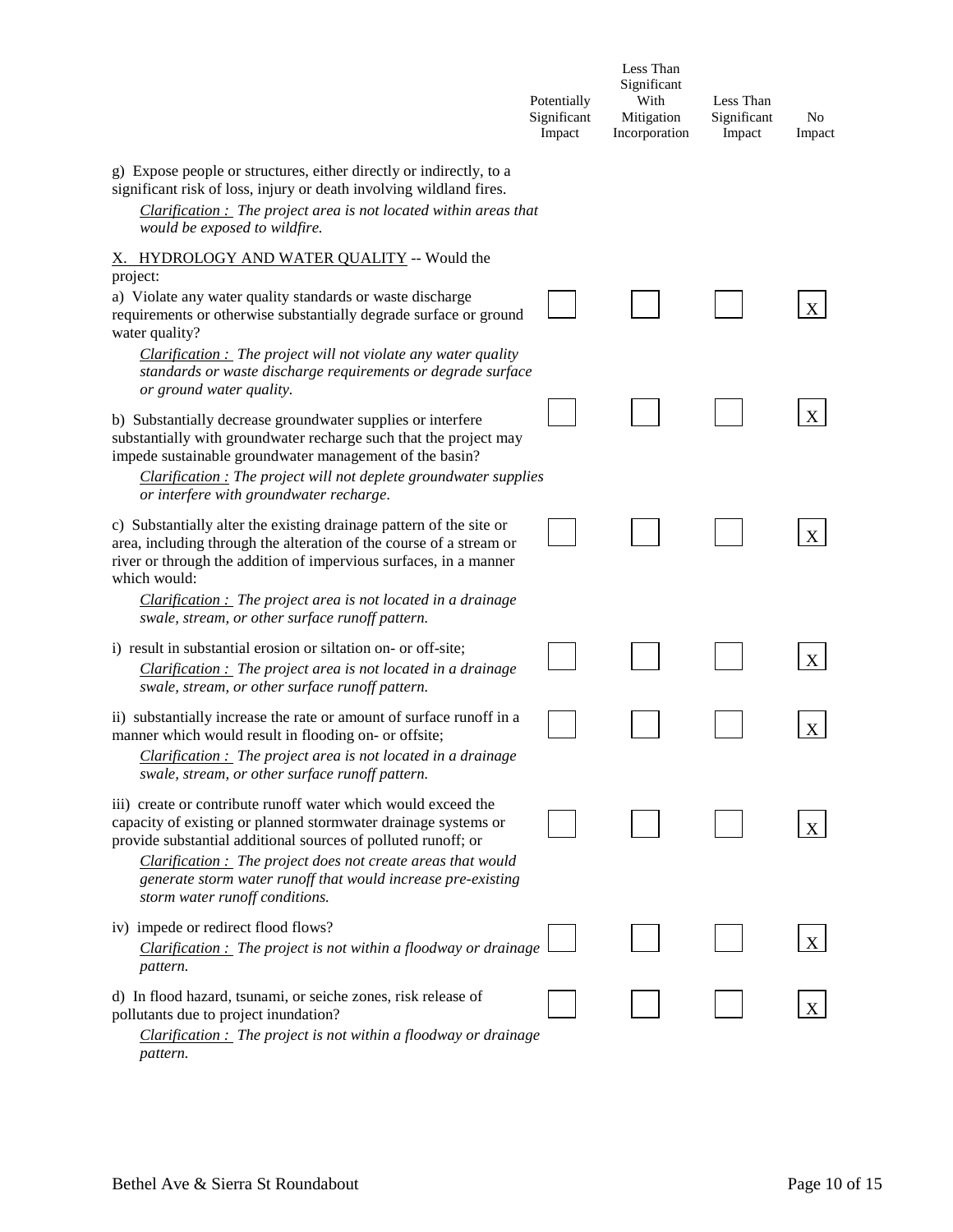|                                                                                                                                                                                                                                                                                                                                                                                                                                                                                                                                                             | Potentially<br>Significant<br>Impact | Less Than<br>Significant<br>With<br>Mitigation<br>Incorporation | Less Than<br>Significant<br>Impact | No<br>Impact |
|-------------------------------------------------------------------------------------------------------------------------------------------------------------------------------------------------------------------------------------------------------------------------------------------------------------------------------------------------------------------------------------------------------------------------------------------------------------------------------------------------------------------------------------------------------------|--------------------------------------|-----------------------------------------------------------------|------------------------------------|--------------|
| e) Conflict with or obstruct implementation of a water quality<br>control plan or sustainable groundwater management plan?<br>Clarification : The project does not create areas that would<br>generate storm water runoff that would increase pre-existing<br>storm water runoff conditions.                                                                                                                                                                                                                                                                |                                      |                                                                 |                                    | X            |
| XI. LAND USE AND PLANNING - Would the project:<br>a) Physically divide an established community?<br>$Clarification:$ The project will not divide a community.                                                                                                                                                                                                                                                                                                                                                                                               |                                      |                                                                 |                                    | X            |
| b) Cause a significant environmental impact due to a conflict<br>with any land use plan, policy, or regulation adopted for the<br>purpose of avoiding or mitigating an environmental effect?<br><i>Clarification : The project is owned by the City and is approved</i><br>by the City Planning and Development Department.                                                                                                                                                                                                                                 |                                      |                                                                 |                                    |              |
| XII. MINERAL RESOURCES -- Would the project:<br>a) Result in the loss of availability of a known mineral resource<br>that would be of value to the region and the residents of the state?<br>$Clarification:$ The project will not result in known mineral loss<br>because there are no known mineral resource sites in the project<br>area.                                                                                                                                                                                                                |                                      |                                                                 |                                    | X            |
| b) Result in the loss of availability of a locally-important mineral<br>resource recovery site delineated on a local general plan, specific<br>plan or other land use plan?<br>$Clarification:$ The project will not result in known mineral loss<br>because there are no known mineral resource sites in the project<br>area.                                                                                                                                                                                                                              |                                      |                                                                 |                                    | X            |
| $XIII.$ NOISE – Would the project result in:<br>a) Generation of a substantial temporary or permanent increase in<br>ambient noise levels in the vicinity of the project in excess of<br>standards established in the local general plan or noise ordinance,<br>or applicable standards of other agencies?<br>Clarification : There will be a temporary increase in noise levels<br>created by the use of equipment during the construction phase of<br>the project. Upon completion of the project noise levels will<br>return to pre-construction levels. |                                      |                                                                 |                                    | X            |
| b) Generation of excessive groundborne vibration or groundborne<br>noise levels?<br>$Clarification:$ The project will not generate ground vibration or<br>noise.                                                                                                                                                                                                                                                                                                                                                                                            |                                      |                                                                 |                                    |              |
| c) For a project located within the vicinity of a private airstrip or<br>an airport land use plan or, where such a plan has not been<br>adopted, within two miles of a public airport or public use airport,<br>would the project expose people residing or working in the project<br>area to excessive noise levels?                                                                                                                                                                                                                                       |                                      |                                                                 |                                    | X            |

*Clarification : The project is not located within airport land use nor is an airport located within the City.*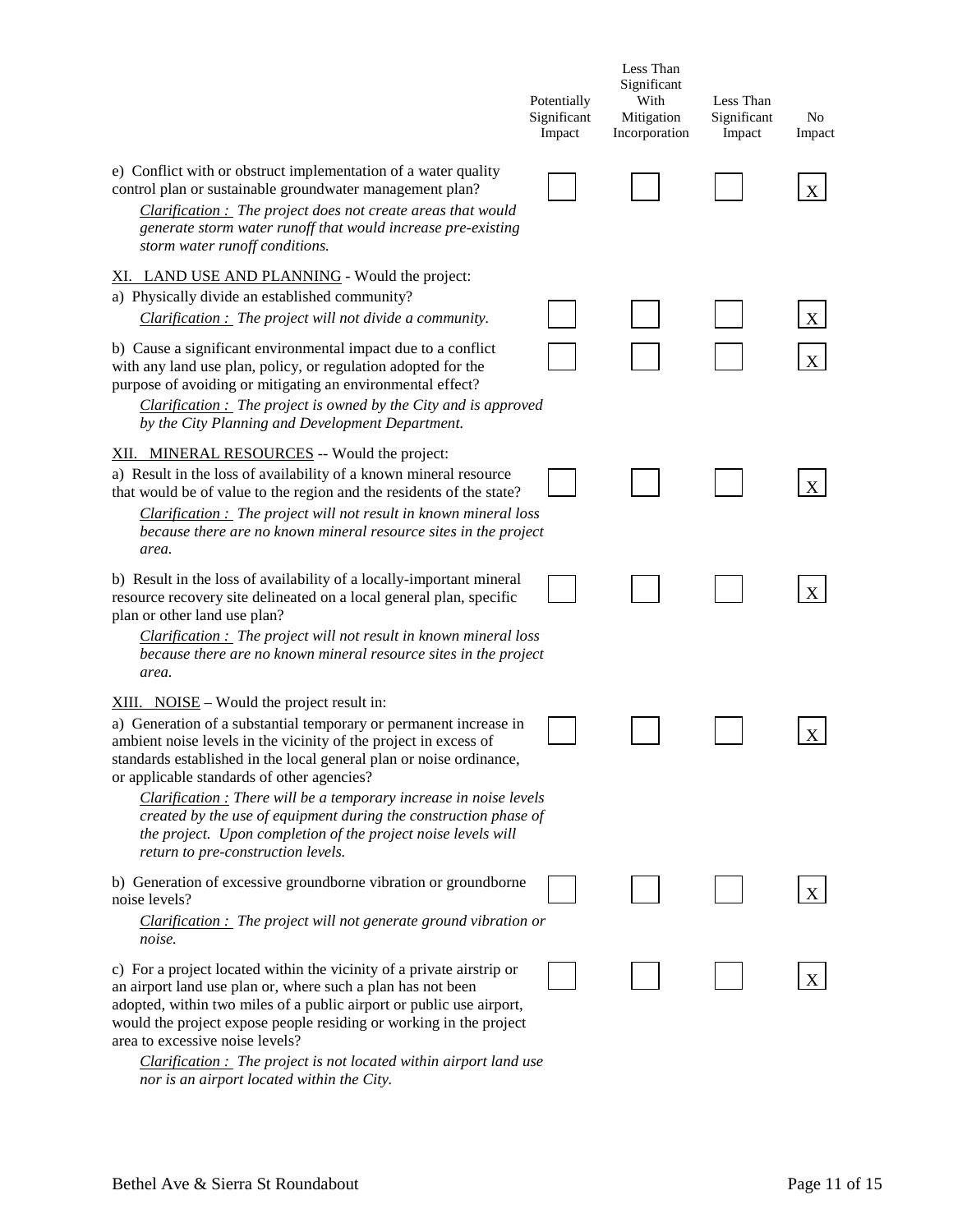|                                                                                                                                                                                                                                                                                                                                                                                                                                                                      | Potentially<br>Significant<br>Impact | Less Than<br>Significant<br>With<br>Mitigation<br>Incorporation | Less Than<br>Significant<br>Impact | No<br>Impact |
|----------------------------------------------------------------------------------------------------------------------------------------------------------------------------------------------------------------------------------------------------------------------------------------------------------------------------------------------------------------------------------------------------------------------------------------------------------------------|--------------------------------------|-----------------------------------------------------------------|------------------------------------|--------------|
| XIV. POPULATION AND HOUSING -- Would the project:<br>a) Induce substantial unplanned population growth in an area,<br>either directly (for example, by proposing new homes and<br>businesses) or indirectly (for example, through extension of roads<br>or other infrastructure)?<br>$Clarification:$ The project will not induce substantial growth.                                                                                                                |                                      |                                                                 |                                    | X            |
| b) Displace substantial numbers of existing people or housing,<br>necessitating the construction of replacement housing elsewhere?<br>$Clarification:$ The project will not displace housing.                                                                                                                                                                                                                                                                        |                                      |                                                                 |                                    |              |
| XV. PUBLIC SERVICES<br>a) Would the project result in substantial adverse physical<br>impacts associated with the provision of new or physically altered<br>governmental facilities, need for new or physically altered<br>governmental facilities, the construction of which could cause<br>significant environmental impacts, in order to maintain acceptable<br>service ratios, response times or other performance objectives for<br>any of the public services: |                                      |                                                                 |                                    |              |
| Fire protection?<br>Clarification : The project will not impact fire protection                                                                                                                                                                                                                                                                                                                                                                                      |                                      |                                                                 |                                    | X            |
| Police protection?<br>$Clarification:$ The project will not impact police operations.                                                                                                                                                                                                                                                                                                                                                                                |                                      |                                                                 |                                    | X            |
| Schools?<br><b>Clarification :</b> The project will not impact school operations.                                                                                                                                                                                                                                                                                                                                                                                    |                                      |                                                                 |                                    | X            |
| Parks?                                                                                                                                                                                                                                                                                                                                                                                                                                                               |                                      |                                                                 |                                    | X            |
| <b>Clarification :</b> The project will not impact park operations.<br>Other public facilities?<br>$Clarification:$ The project will not impact other public facilities.                                                                                                                                                                                                                                                                                             |                                      |                                                                 |                                    | X            |
| <u>XVI. RECREATION</u> -<br>a) Would the project increase the use of existing neighborhood<br>and regional parks or other recreational facilities such that<br>substantial physical deterioration of the facility would occur or be<br>accelerated?                                                                                                                                                                                                                  |                                      |                                                                 |                                    |              |
| $Clarification:$ The project will not impact park operations.<br>b) Does the project include recreational facilities or require the<br>construction or expansion of recreational facilities which might<br>have an adverse physical effect on the environment?                                                                                                                                                                                                       |                                      |                                                                 |                                    |              |
| $Clarification:$ The project does not involve construction of<br>recreational facilities.                                                                                                                                                                                                                                                                                                                                                                            |                                      |                                                                 |                                    |              |
| XVII. TRANSPORTATION -- Would the project:<br>a) Conflict with a program, plan, ordinance or policy addressing<br>the circulation system, including transit, roadway, bicycle and<br>pedestrian facilities?<br>$Clarification:$ The project does not impact alternative                                                                                                                                                                                              |                                      |                                                                 |                                    |              |
| transportation.                                                                                                                                                                                                                                                                                                                                                                                                                                                      |                                      |                                                                 |                                    |              |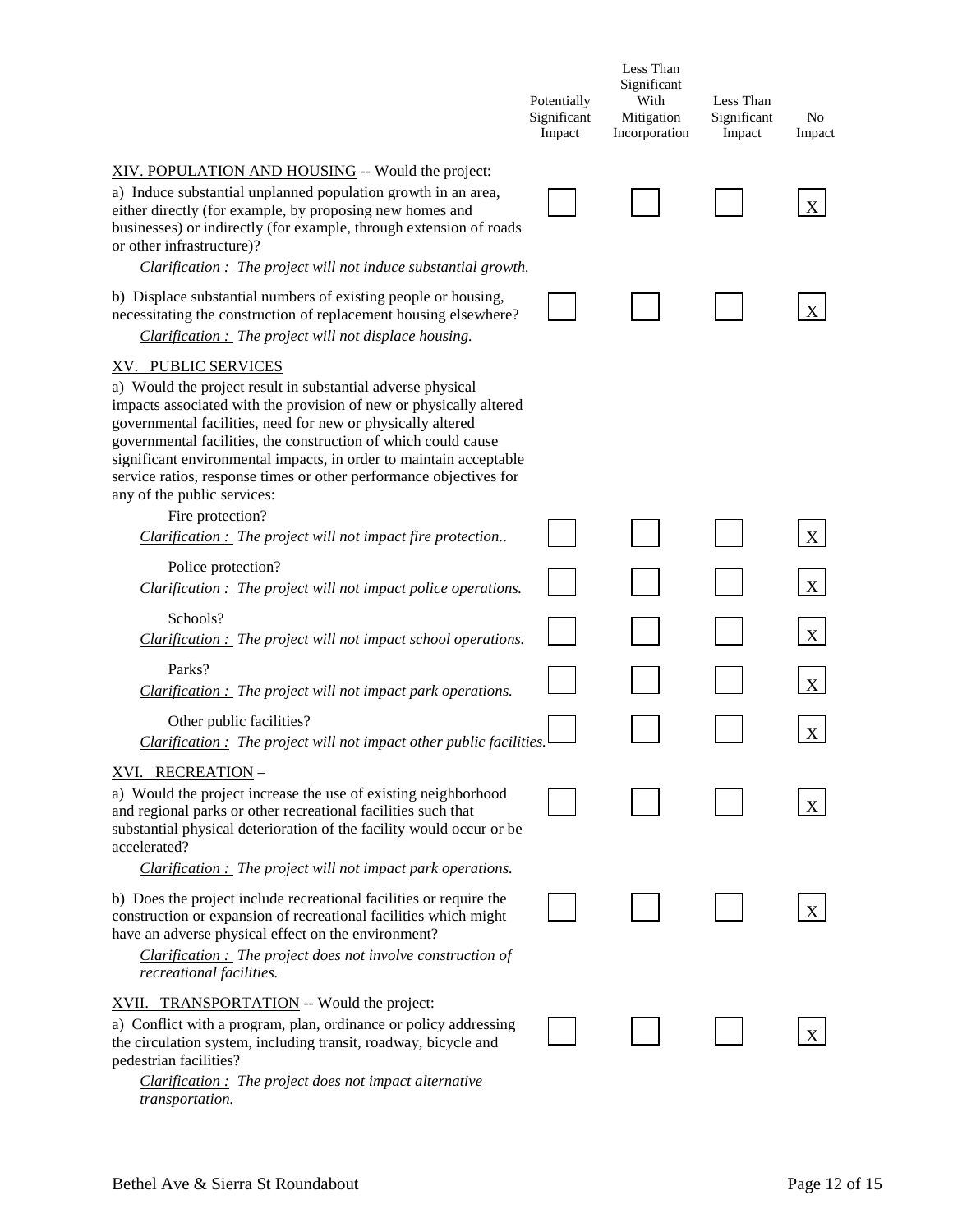|                                                                                                                                                                                                                                                                                                                                                                                                                                                                                                                                                                             | Potentially<br>Significant<br>Impact | Less Than<br>Significant<br>With<br>Mitigation<br>Incorporation | Less Than<br>Significant<br>Impact | N <sub>0</sub><br>Impact |
|-----------------------------------------------------------------------------------------------------------------------------------------------------------------------------------------------------------------------------------------------------------------------------------------------------------------------------------------------------------------------------------------------------------------------------------------------------------------------------------------------------------------------------------------------------------------------------|--------------------------------------|-----------------------------------------------------------------|------------------------------------|--------------------------|
| b) Would the project conflict or be inconsistent with CEQA<br>Guidelines section 15064.3, subdivision (b)?<br>Clarification : The project will not cause any conflict or be                                                                                                                                                                                                                                                                                                                                                                                                 |                                      |                                                                 |                                    | X                        |
| inconsistent with CEQA Guidelines section 15064.3, subdivision<br>(b).                                                                                                                                                                                                                                                                                                                                                                                                                                                                                                      |                                      |                                                                 |                                    |                          |
| c) Substantially increase hazards due to a geometric design<br>feature (e.g., sharp curves or dangerous intersections) or<br>incompatible uses (e.g., farm equipment)?<br>$Clarification:$ The project does not increase hazards to existing<br>design features.                                                                                                                                                                                                                                                                                                            |                                      |                                                                 |                                    | X                        |
| d) Result in inadequate emergency access?<br>Clarification: The project is not located in a emergency access<br>route.                                                                                                                                                                                                                                                                                                                                                                                                                                                      |                                      |                                                                 |                                    |                          |
| XVIII. TRIBAL CULTURAL RESOURCES -<br>Would the project cause a substantial adverse change in the<br>significance of a tribal cultural resource, defined in Public<br>Resources Code section 21074 as either a site, feature, place,<br>cultural landscape that is geographically defined in terms of the<br>size and scope of the landscape, sacred place, or object with<br>cultural value to a California Native American tribe, and that is:                                                                                                                            |                                      |                                                                 |                                    |                          |
| a) Listed or eligible for listing in the California Register of<br>Historical Resources, or in a local register of historical resources<br>as defined in Public Resources Code section 5020.1(k), or<br>$Clarification:$ The project is not located in a tribal area and<br>will not impact tribal cultural resource                                                                                                                                                                                                                                                        |                                      |                                                                 |                                    | X                        |
| b) A resource determined by the lead agency, in its discretion and<br>supported by substantial evidence, to be significant pursuant to<br>criteria set forth in subdivision (c) of Public Resources Code<br>Section 5024.1. In applying the criteria set forth in subdivision (c)<br>of Public Resources Code Section 5024.1, the lead agency shall<br>consider the significance of the resource to a California Native<br>American tribe.<br><i>Clarification</i> $\therefore$ The project is not located in a tribal area and<br>will not impact tribal cultural resource |                                      |                                                                 |                                    | X                        |
| <u>XIX. UTILITIES AND SERVICE SYSTEMS</u> -<br>Would the project:                                                                                                                                                                                                                                                                                                                                                                                                                                                                                                           |                                      |                                                                 |                                    |                          |
| a) Require or result in the relocation or construction of new or<br>expanded water, wastewater treatment or storm water drainage,<br>electric power, natural gas, or telecommunications facilities, the<br>construction or relocation of which could cause significant<br>environmental effects?                                                                                                                                                                                                                                                                            |                                      |                                                                 |                                    | X                        |
| $Clarification:$ The project does not result in the construction of<br>new water or wastewater treatment facilities.                                                                                                                                                                                                                                                                                                                                                                                                                                                        |                                      |                                                                 |                                    |                          |
| b) Have sufficient water supplies available to serve the project<br>and reasonably foreseeable future development during normal,<br>dry and multiple dry years?                                                                                                                                                                                                                                                                                                                                                                                                             |                                      |                                                                 |                                    | X                        |

*Clarification : The project does not involve water consumption.*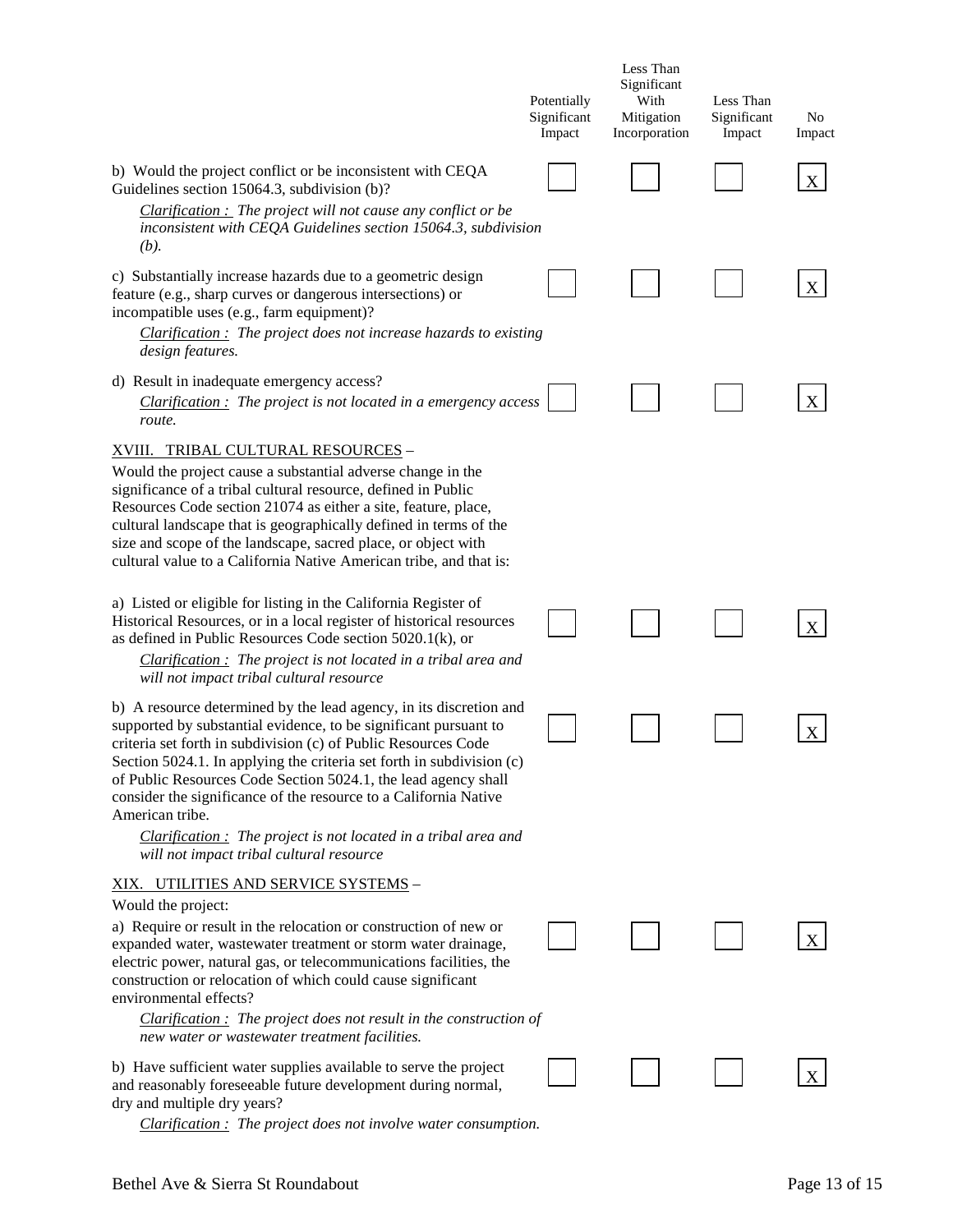| Potentially<br>Significant<br>Impact                                                                                                                                                                          | Less Than<br>Significant<br>With<br>Mitigation<br>Incorporation       | Less Than<br>Significant<br>Impact | No<br>Impact |
|---------------------------------------------------------------------------------------------------------------------------------------------------------------------------------------------------------------|-----------------------------------------------------------------------|------------------------------------|--------------|
| c) Result in a determination by the wastewater treatment provider<br>which serves or may serve the project that it has adequate capacity<br>$Clarification:$ The project does not affect existing capacities. |                                                                       |                                    |              |
| d) Generate solid waste in excess of State or local standards, or in<br>excess of the capacity of local infrastructure, or otherwise impair                                                                   |                                                                       |                                    | X            |
| Clarification: The project does not involve solid waste disposal                                                                                                                                              |                                                                       |                                    | X            |
|                                                                                                                                                                                                               |                                                                       |                                    |              |
| $Clarification:$ The project is not located in a state responsibility<br>areas or lands classified as very high fire hazard severity zones.                                                                   |                                                                       |                                    |              |
| $Clarification:$ The project is not located in a state responsibility                                                                                                                                         |                                                                       |                                    | X            |
| areas or lands classified as very high fire hazard severity zones.                                                                                                                                            |                                                                       |                                    | X            |
| $Clarification:$ The project is not located in a state responsibility<br>areas or lands classified as very high fire hazard severity zones                                                                    |                                                                       |                                    |              |
|                                                                                                                                                                                                               | $Clarification:$ The project is not located in a state responsibility |                                    |              |

*areas or lands classified as very high fire hazard severity zones*